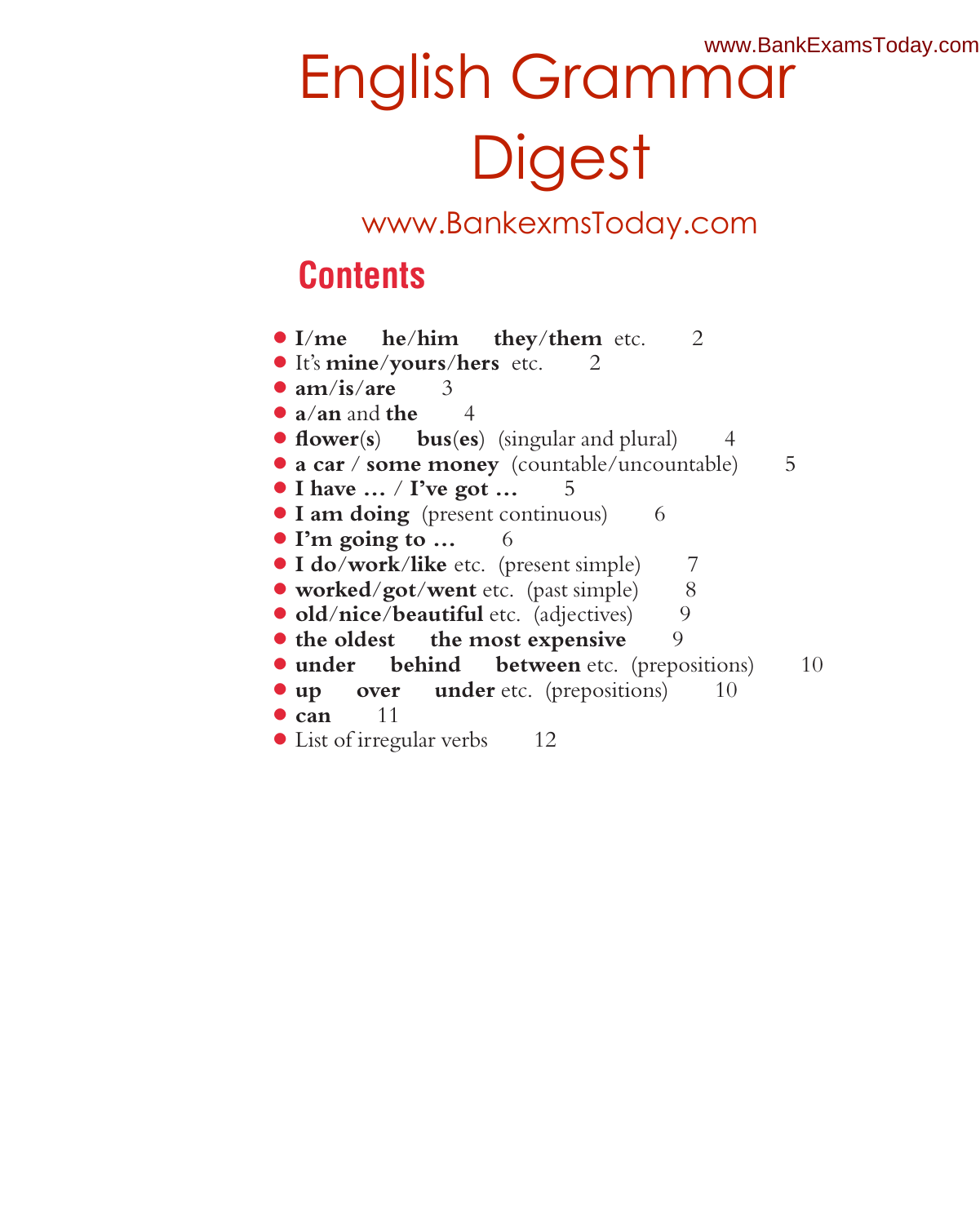### You need to match subject with object. Give a look to examples

| subject<br>object | me      | we<br>us              | you<br>you              | he<br>him | she<br>her | they<br>them |
|-------------------|---------|-----------------------|-------------------------|-----------|------------|--------------|
|                   | subject |                       |                         | object    |            |              |
|                   |         | I know Ann.           | Ann knows <b>me</b> .   | me        |            |              |
|                   | we      | We know Ann.          | Ann knows <b>us</b> .   | us        |            |              |
|                   | you     | You know Ann.         | Ann knows you.          | you       |            |              |
|                   | he      | He knows Ann.         | Ann knows him.          | him       |            |              |
|                   | she     | <b>She</b> knows Ann. | Ann knows <b>her</b> .  | her       |            |              |
|                   | they    | <b>They</b> know Ann. | Ann knows <b>them</b> . | them      |            |              |

*Things*



# **Whose** is this? **It's mine**/**yours**/**hers** etc.

| Mine<br>SUE                                                  | Ours<br>SUE & JOE                                                                                                                                                                                        | Yours) | His                                                                                                                                                                      | (Hers                                                                      | Theirs <sup>7</sup> |
|--------------------------------------------------------------|----------------------------------------------------------------------------------------------------------------------------------------------------------------------------------------------------------|--------|--------------------------------------------------------------------------------------------------------------------------------------------------------------------------|----------------------------------------------------------------------------|---------------------|
| $I \rightarrow my$<br>he $\rightarrow$ his $\rightarrow$ his | $\rightarrow$ mine<br>we $\rightarrow$ our $\rightarrow$ ours<br>you $\rightarrow$ your $\rightarrow$ yours<br>she $\rightarrow$ her $\rightarrow$ hers<br>they $\rightarrow$ their $\rightarrow$ theirs |        | It's <b>my</b> money.<br>It's <b>our</b> money.<br>It's your money.<br>It's <b>his</b> money.<br>It's <b>her</b> money.<br>It's <b>their</b> money. It's <b>theirs</b> . | It's mine.<br>It's <b>ours</b> .<br>It's yours.<br>It's his.<br>It's hers. |                     |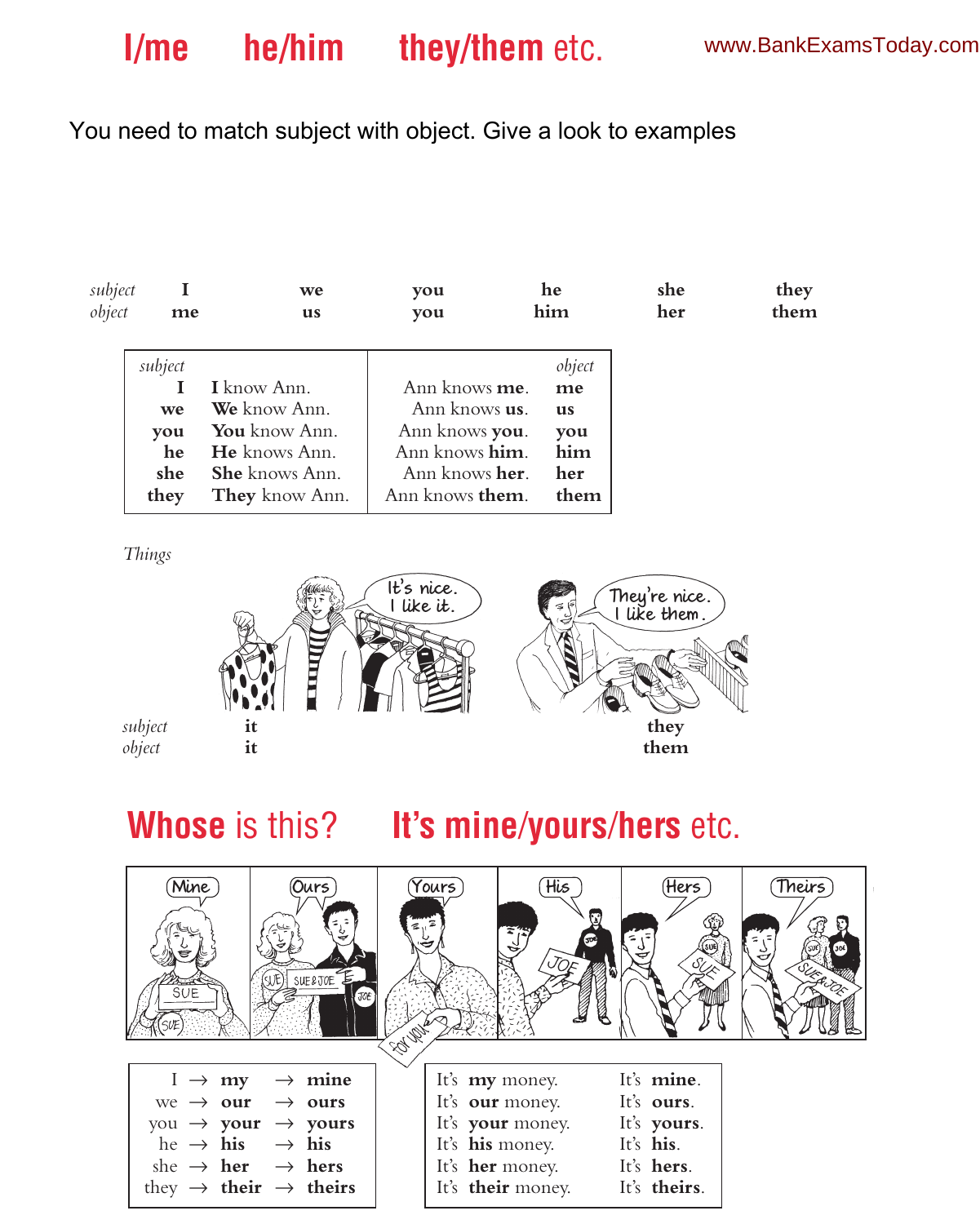### **am**/**is**/**are**



| positive |  |
|----------|--|
|          |  |

she **is** (she**'s**) it (it**'s**) we (we**'re**) you **are** (you**'re**) they

*positive negative*

|                                                                                                                                      | $\cdots$ $\cdots$                                                   |                             |                                                                                        |                  |
|--------------------------------------------------------------------------------------------------------------------------------------|---------------------------------------------------------------------|-----------------------------|----------------------------------------------------------------------------------------|------------------|
| $\mathbf{I}$<br>am $(\mathbf{l}^{\prime}\mathbf{m})$                                                                                 |                                                                     |                             | am not $(I'm not)$                                                                     |                  |
| he<br>he<br>it<br>is (she's)<br>it<br>(it's)                                                                                         | $\begin{cases} \text{he} \\ \text{she} \\ \text{it} \end{cases}$ is | $\mathop{\rm not}\nolimits$ | (he's not)<br>(she's not $or$ she isn't)<br>$(it's not$ or it isn't)                   | or he $\sin^3 t$ |
| $\begin{cases} \n\text{we} \text{re} \\ \text{ou} \text{are} \quad \text{(you're)} \\ \text{by} \quad \text{(they're)}\n\end{cases}$ | we 1<br>you<br>they                                                 | $\{$ are not                | (we're not or we aren't)<br>(you're not or you aren't)<br>(they're not or they aren't) |                  |



- '**Am I** late?' 'No, **you're** on time.'
- '**Is your mother** at home?' 'No, **she's** out.'
- '**Are your parents** at home?' 'No, **they're** out.'
- '**Is it** cold in your room?' 'Yes, a little.'
- **Your shoes are** nice. **Are they** new?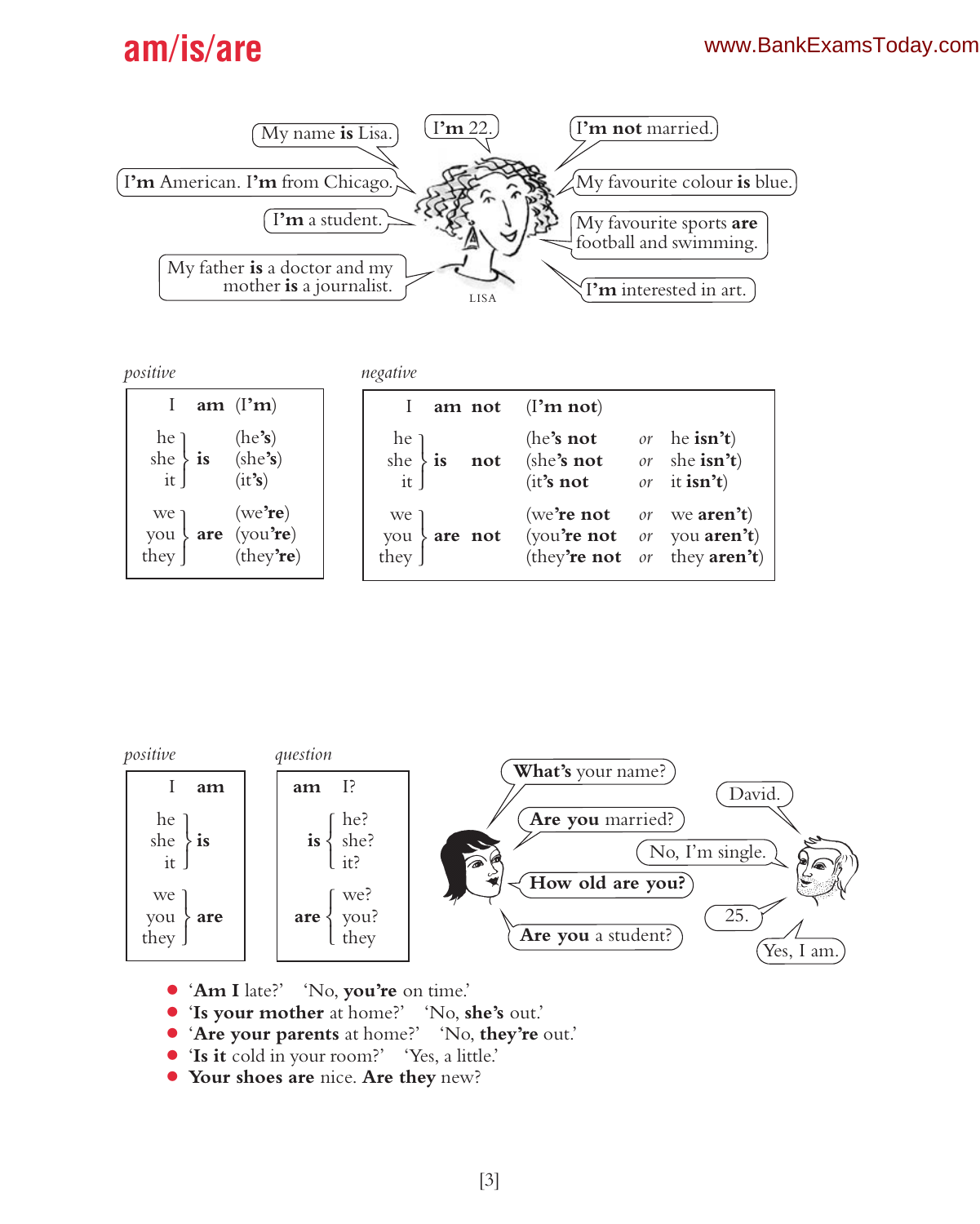# **a**/**an** and **the**



# **flower**(**s**) **bus**(**es**) (singular and plural)

| The plural of a noun is usually $-s$ : |                                                       |          |
|----------------------------------------|-------------------------------------------------------|----------|
|                                        | singular (= one) $\rightarrow$ plural (= two or more) |          |
|                                        | a flower $\rightarrow$ <b>some</b> flowers            |          |
|                                        | a week $\rightarrow$ two weeks                        |          |
|                                        | a nice place $\rightarrow$ <b>many</b> nice places    |          |
|                                        | this shop $\rightarrow$ these shops                   | a flower |



some flowers

Some plurals do *not* end in -**s**:

| I this <b>man</b> $\rightarrow$ these <b>men</b> | one foot $\rightarrow$ two feet               | that <b>sheep</b> $\rightarrow$ those <b>sheep</b> |
|--------------------------------------------------|-----------------------------------------------|----------------------------------------------------|
| $\vert$ a woman $\rightarrow$ some women         | a tooth $\rightarrow$ all my teeth            | a fish $\rightarrow$ a lot of fish                 |
| $\mid$ a child $\rightarrow$ many children       | a <b>mouse</b> $\rightarrow$ some <b>mice</b> |                                                    |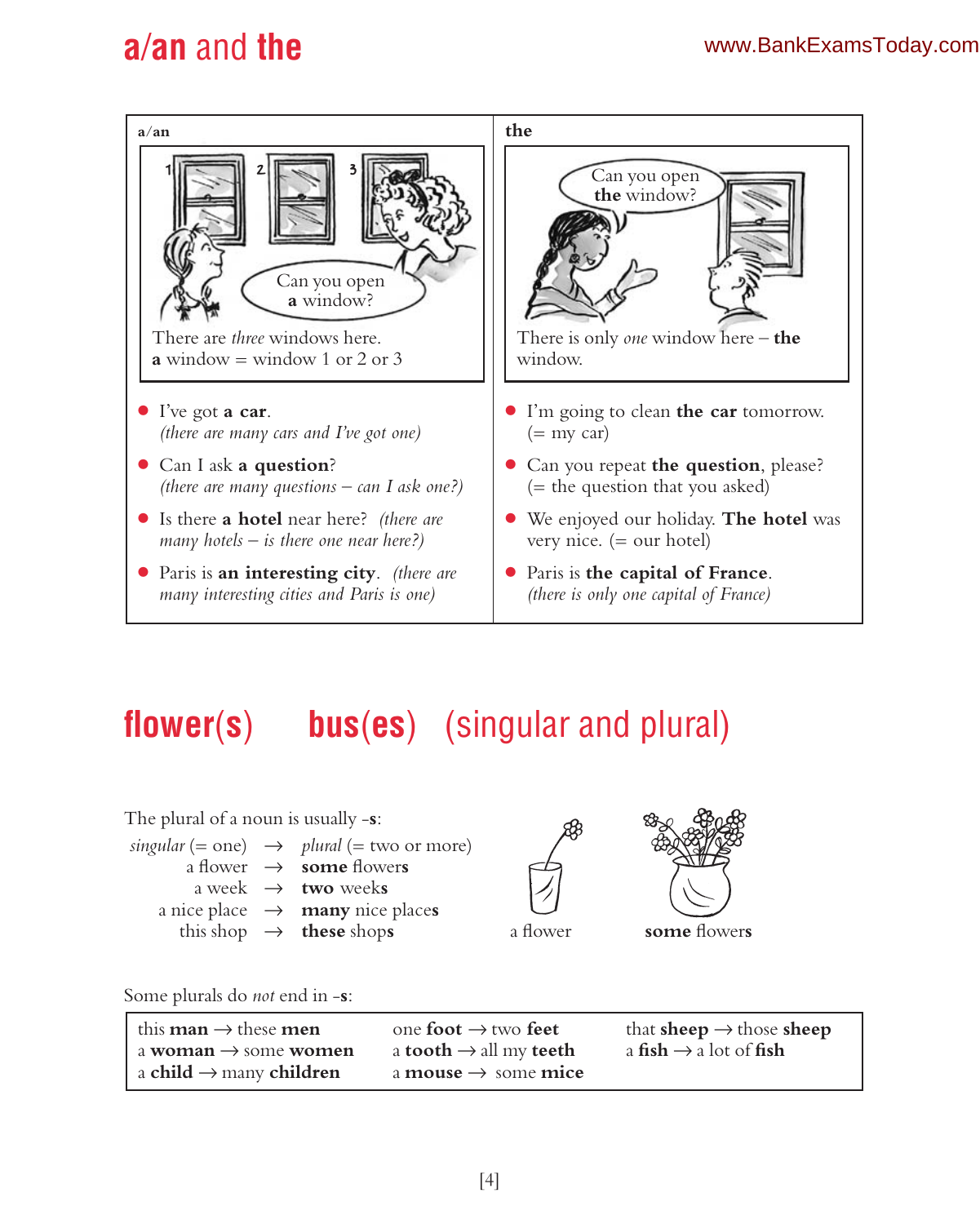# **a car / some money** (countable/uncountable) BankExamsToday.com

A noun can be *countable* or *uncountable*.

Countable nouns

| For example: (a) $car$ (a) $man$ (a) $key$ (a) house (a) flower (an) idea (an) accident                |                    |                          |           |  |                |
|--------------------------------------------------------------------------------------------------------|--------------------|--------------------------|-----------|--|----------------|
| You can use <b>one/two/three</b> ( <i>etc.</i> ) + <i>countable nouns</i> (you can <i>count</i> them): |                    |                          |           |  |                |
| one car                                                                                                | two cars           | three <b>men</b>         |           |  | four houses    |
| Countable nouns can be <i>singular</i> (= one) or <i>plural</i> (= two or more):                       |                    |                          |           |  |                |
| singular:<br>a car<br>plural:<br>cars                                                                  | my car<br>two cars | the car etc.<br>the cars | some cars |  | many cars etc. |

#### Uncountable nouns



# **I have … / I've got …**

You can say **I have** or **I've got**, **he has** or **he's got**:

| we<br>you<br>they | have | <b>OR</b> | we<br>vou<br>they | have got | $(I$ 've got)<br>(we've got)<br>(you've got)<br>(they've got) |
|-------------------|------|-----------|-------------------|----------|---------------------------------------------------------------|
| he<br>she<br>it   | has  | OR        | he<br>she<br>it   | has got  | (he's got)<br>(she's got)<br>(it's got)                       |

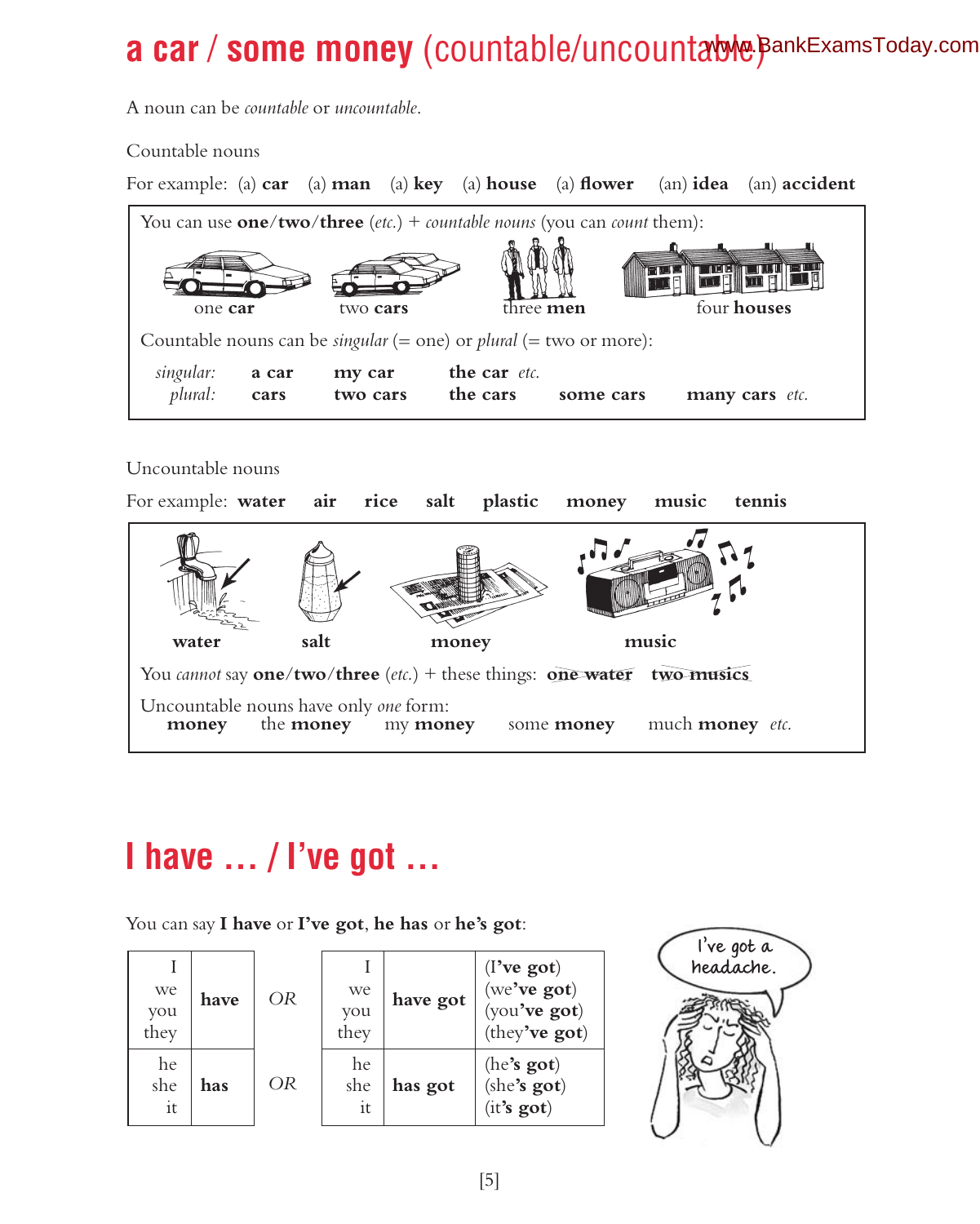# **I am doing** (present continuous)

**am**/**is**/**are** + **-ing** = something is happening *now:*



- Look at Sue! She**'s** wear**ing** her new hat. (= she is wearing it now)
- The weather is nice at the moment. It**'s not** rain**ing**.
- 'Where are the children?' 'They**'re** play**ing** in the park.'
- *(on the phone)* We**'re** hav**ing** dinner now. Can you phone again later?
- You can turn off the television. I**'m not** watch**ing** it.

# **I'm going to …**



She **is going to watch** TV this evening.

We use **am**/**is**/**are going to**… for the *future:*

| $he/she/it$ is<br>$we/you/they$ are | am                       | (not) going to | $\begin{bmatrix} \n\text{do} \dots \\ \n\text{drink} \dots \n\end{bmatrix}$<br>watch |
|-------------------------------------|--------------------------|----------------|--------------------------------------------------------------------------------------|
| am<br><i>is</i><br>are              | he/she/it<br>we/you/they | going to       | buy  ?<br>eat  ?<br>wear ?                                                           |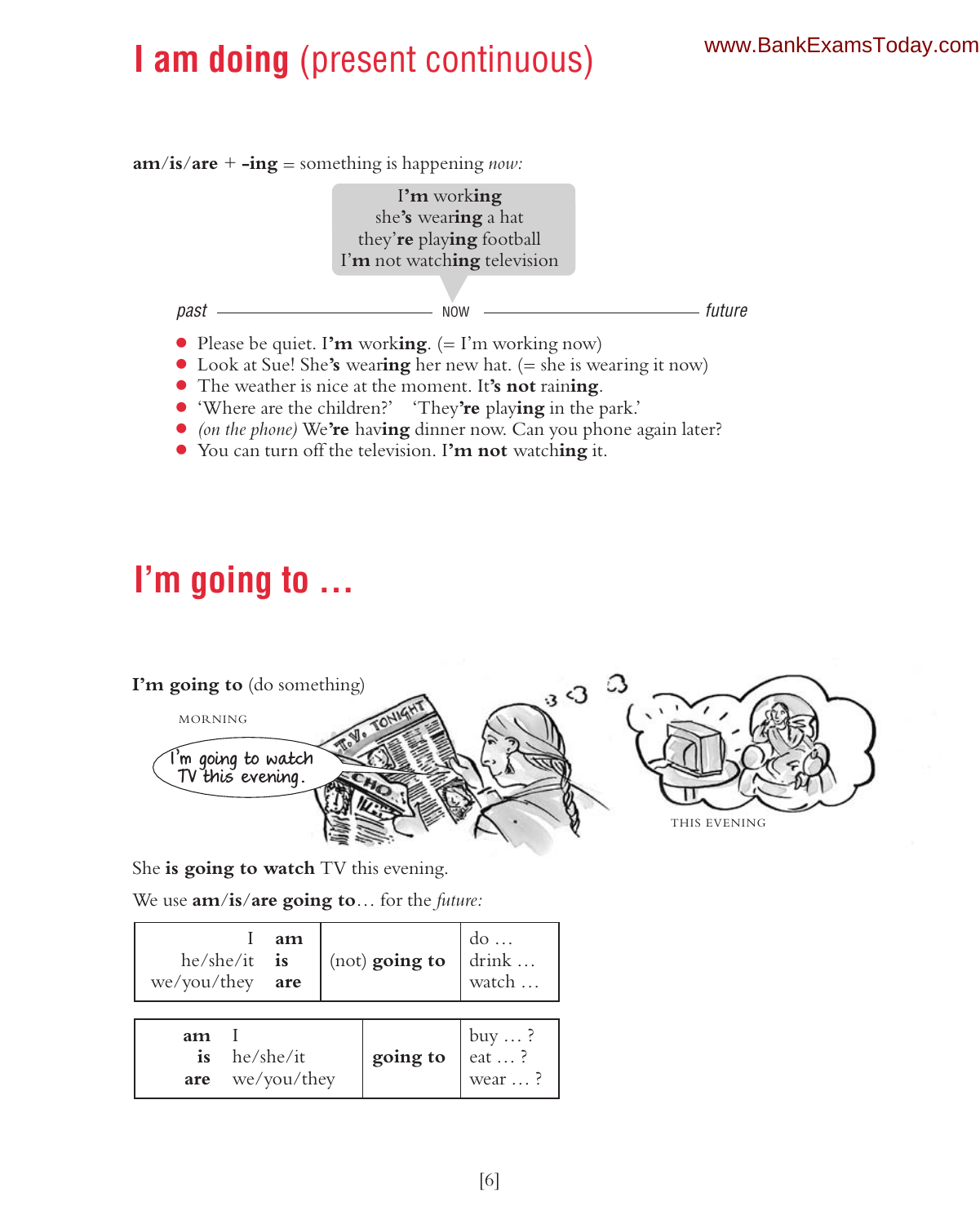# **I do/work/like** etc. (present simple)

| positive          |                               | negative                                 |              |
|-------------------|-------------------------------|------------------------------------------|--------------|
| we<br>you<br>they | work<br>like<br>do<br>have    | do not<br>we<br>(don't)<br>vou<br>they   | work<br>like |
| he<br>she<br>it   | works<br>likes<br>does<br>has | he<br>does not<br>she<br>(doesn't)<br>it | do<br>have   |

We use the present simple for things that are true in general, or for things that happen sometimes or all the time:

- I **like** big cities.
- The shops **open** at 9 o'clock and **close** at 5.30.
- Tim **works** very hard. He **starts** at 7.30 and **finishes** at 8 o'clock in the evening.
- The Earth **goes** round the Sun.
- I **drink** coffee but I **don't drink** tea.
- Sue **drinks tea** but she **doesn't drink** coffee.
- You **don't work** very hard.
- We **don't watch** television very often.
- The weather is usually nice. It **doesn't rain** very often.
- Gerry and Linda **don't know** many people.

|           | Do   | vou          | work  | in the evening? |
|-----------|------|--------------|-------|-----------------|
|           | Do   | your friends | live  | near here?      |
|           | Does | Chris        | play  | tennis?         |
| Where     | do   | your parents | live? |                 |
| How often | do   | you          | wash  | your hair?      |
| What      | does | this word    | mean? |                 |
| How much  | does | it.          | cost  | to fly to Rome? |
|           |      |              |       |                 |

**do**/**does** + *subject* + *infinitive*

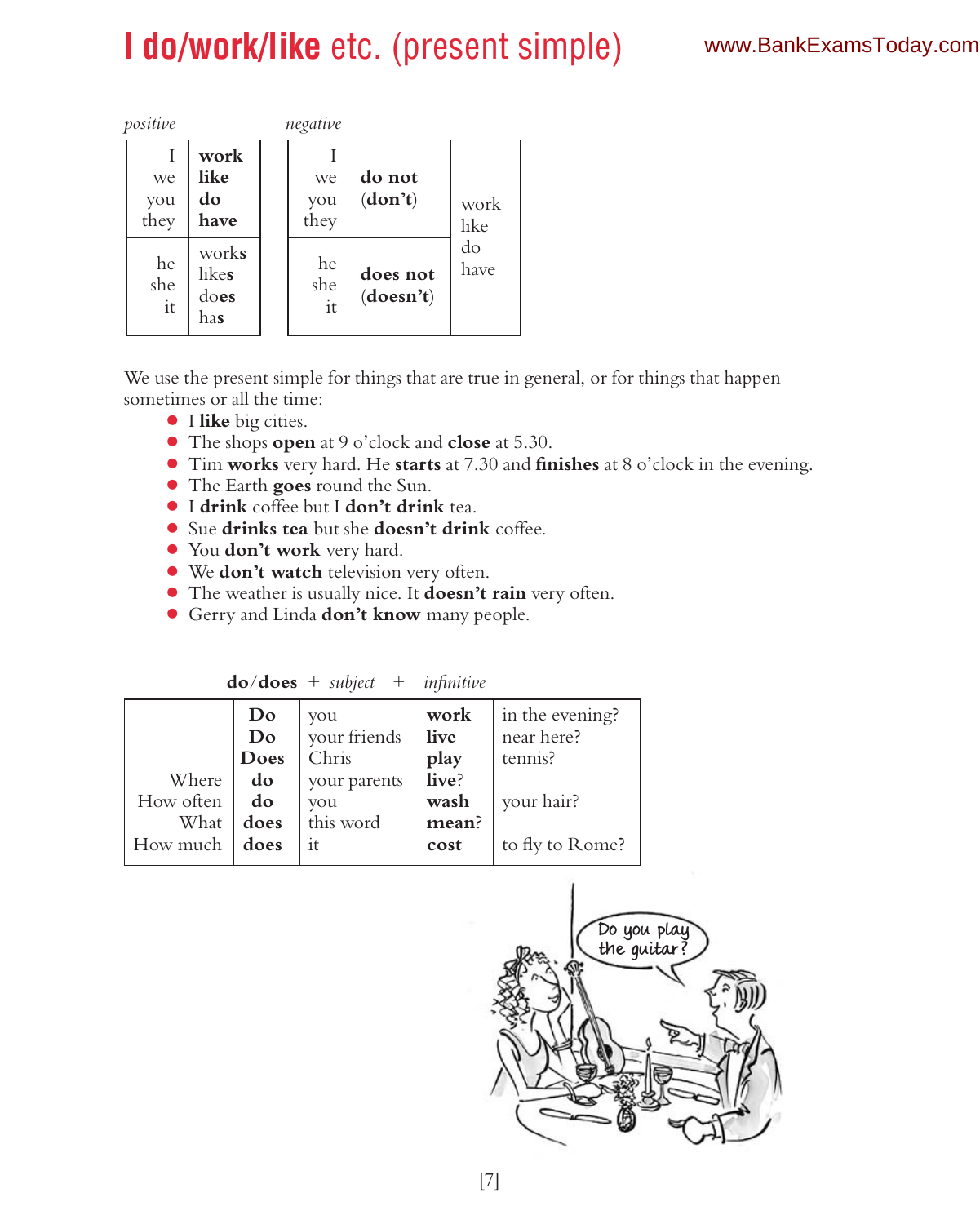### **worked/got/went** etc. (past simple)

#### www.BankExamsToday.com



#### **watched** is the *past simple:*

| I/we/you/they<br>he/she/it | watched |
|----------------------------|---------|
|----------------------------|---------|

We use **did** in past simple negatives and questions:

| infinitive                                        | positive                             |                                                           | negative                             |                     |                                                   | question |                                      |                                                          |
|---------------------------------------------------|--------------------------------------|-----------------------------------------------------------|--------------------------------------|---------------------|---------------------------------------------------|----------|--------------------------------------|----------------------------------------------------------|
| play<br>start<br>watch<br>have<br>see<br>do<br>go | we<br>vou<br>they<br>he<br>she<br>it | played<br>started<br>watched<br>had<br>saw<br>did<br>went | we<br>vou<br>they<br>he<br>she<br>it | did not<br>(didn't) | play<br>start<br>watch<br>have<br>see<br>do<br>go | did      | we<br>vou<br>they<br>he<br>she<br>it | play?<br>start?<br>watch?<br>have?<br>see?<br>do?<br>go? |

- I play**ed** tennis yesterday but I **didn't win**.
- '**Did** you **do** the shopping?' 'No, I **didn't have** time.'
- We **went** to the cinema but we **didn't enjoy** the film.

#### *Questions*

**did** + *subject* + *infinitive*

|       | Did | vour sister  | phone   | vou?               |
|-------|-----|--------------|---------|--------------------|
| What  | did | vou          | do      | vesterday evening? |
| How   | did | the accident | happen? |                    |
| Where | did | your parents | go      | for their holiday? |

*short answers*

| I/we/vou/they | I/we/you/they |
|---------------|---------------|
| did.          | didn't.       |
| Yes.          | No.           |
| he/she/it     | he/she/it     |

- '**Did you** see Joe yesterday?' 'No, **I didn't**.'
- '**Did it** rain on Sunday?' 'Yes, **it did**.'
- '**Did Helen** come to the party?' 'No, **she didn't**.'
- '**Did your parents** have a good holiday?' 'Yes, **they did**.'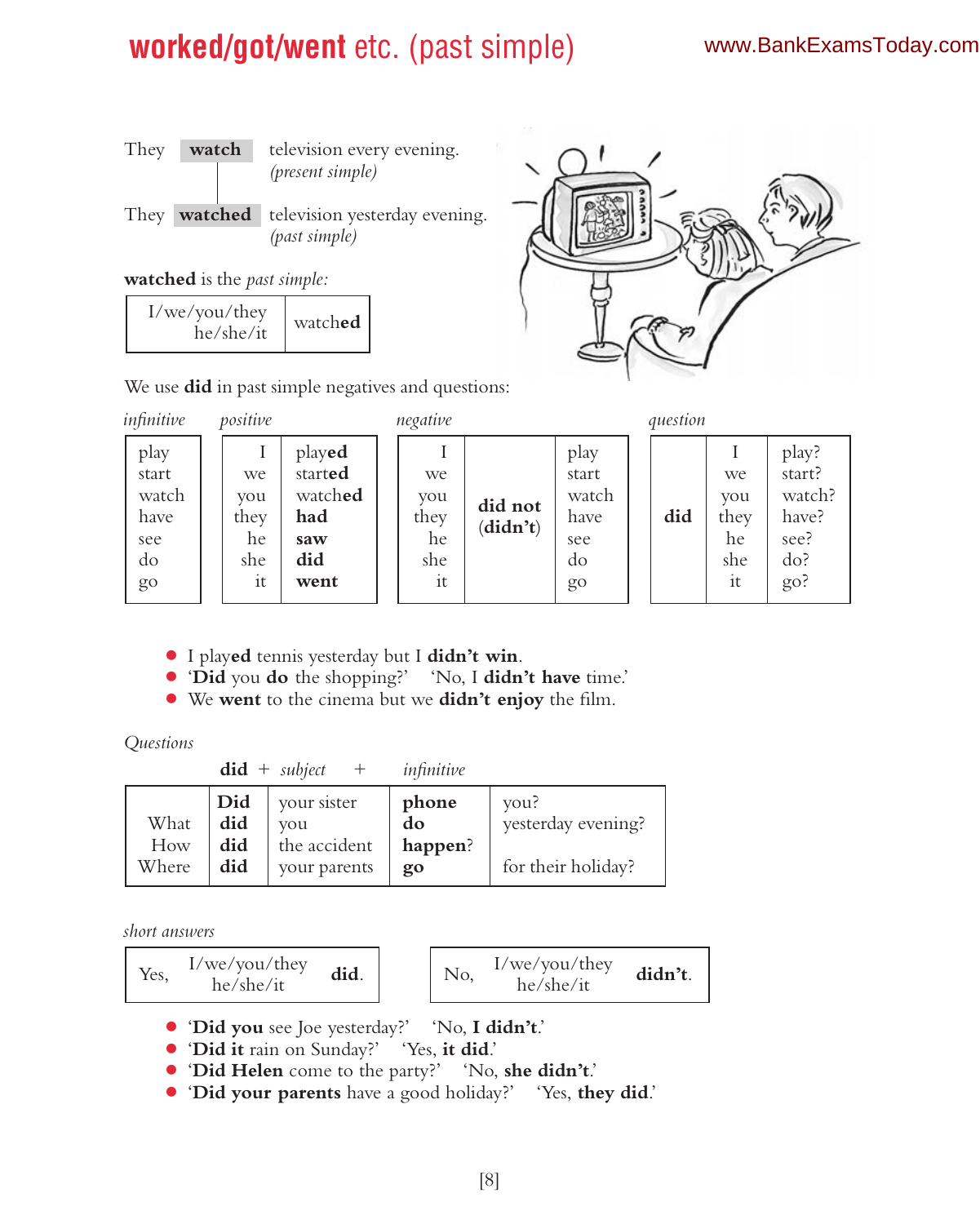# **old**/**nice**/**beautiful** etc. (adjectives)

#### www.BankExamsToday.com

*adjective* + *noun* (**nice day** / **blue eyes** *etc.*)



### **the oldest the most expensive**



Box A is **bigger than** Box B. Bigg**er** / old**er** / **more** expensive *etc*. Box A is **bigger than** all the other boxes. Box A is **the biggest** box. are *superlative* forms.

are *comparative* forms

Bigg**est** / old**est** / **most** expensive *etc*.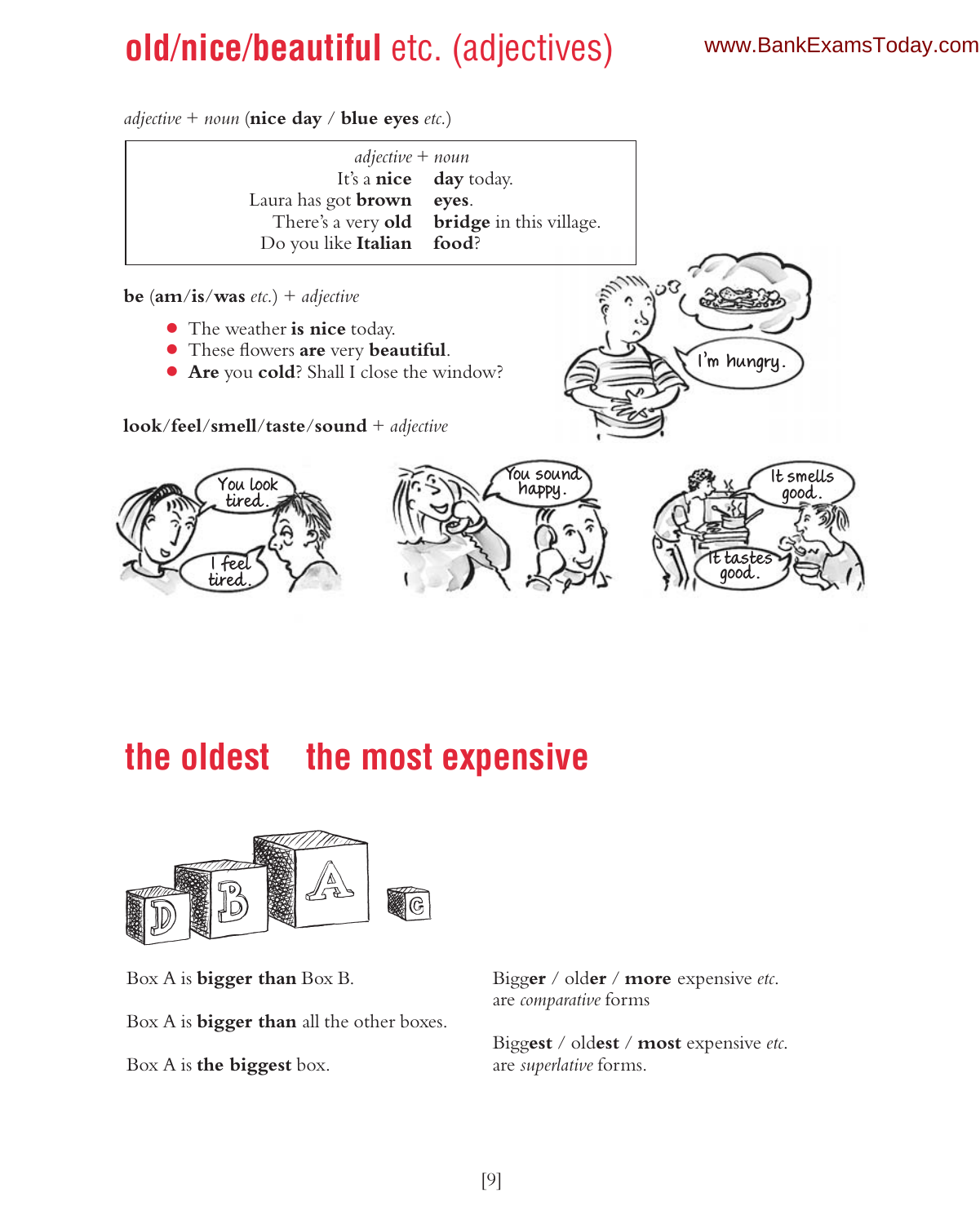# under behind between etc. (prepositions) FxamsToday.com

**next to** (or **beside**) / **between** / **in front of** / **behind**



### **up over under** etc. (prepositions)

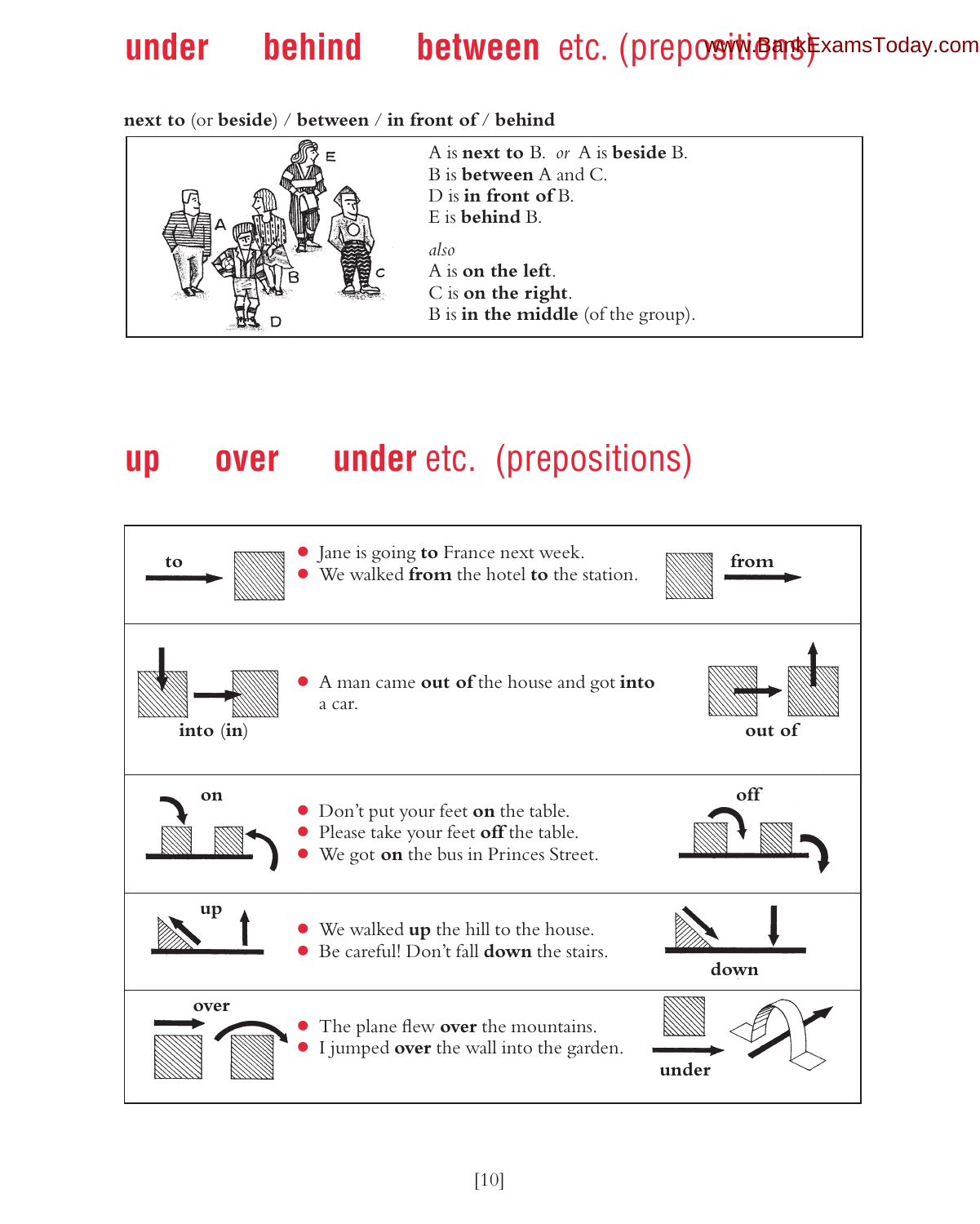

He **can play** the piano.

**can** + *infinitive* (**can do** / **can play** / **can come** *etc.*):

| I/we/vou/they<br>he/she/it | can<br>cannot $(\text{can't})$ see | do<br>play<br>come etc. | can |  | $I/we/you/$ they<br>he/she/it | do?<br>play?<br>see?<br>$comel$ etc. |
|----------------------------|------------------------------------|-------------------------|-----|--|-------------------------------|--------------------------------------|
|----------------------------|------------------------------------|-------------------------|-----|--|-------------------------------|--------------------------------------|

**I can** do something = I *know how* to do it or *it is possible* for me to do it:

- I **can play** the piano. My brother **can play** the piano too.
- Sarah **can speak** Italian but she **can't speak** Spanish.
- '**Can** you **swim**?' 'Yes, but I'm not a very good swimmer.'
- '**Can** you **change** twenty pounds?' 'I'm sorry, I **can't**.'
- I'm having a party next week but Paul and Jenny **can't come**.